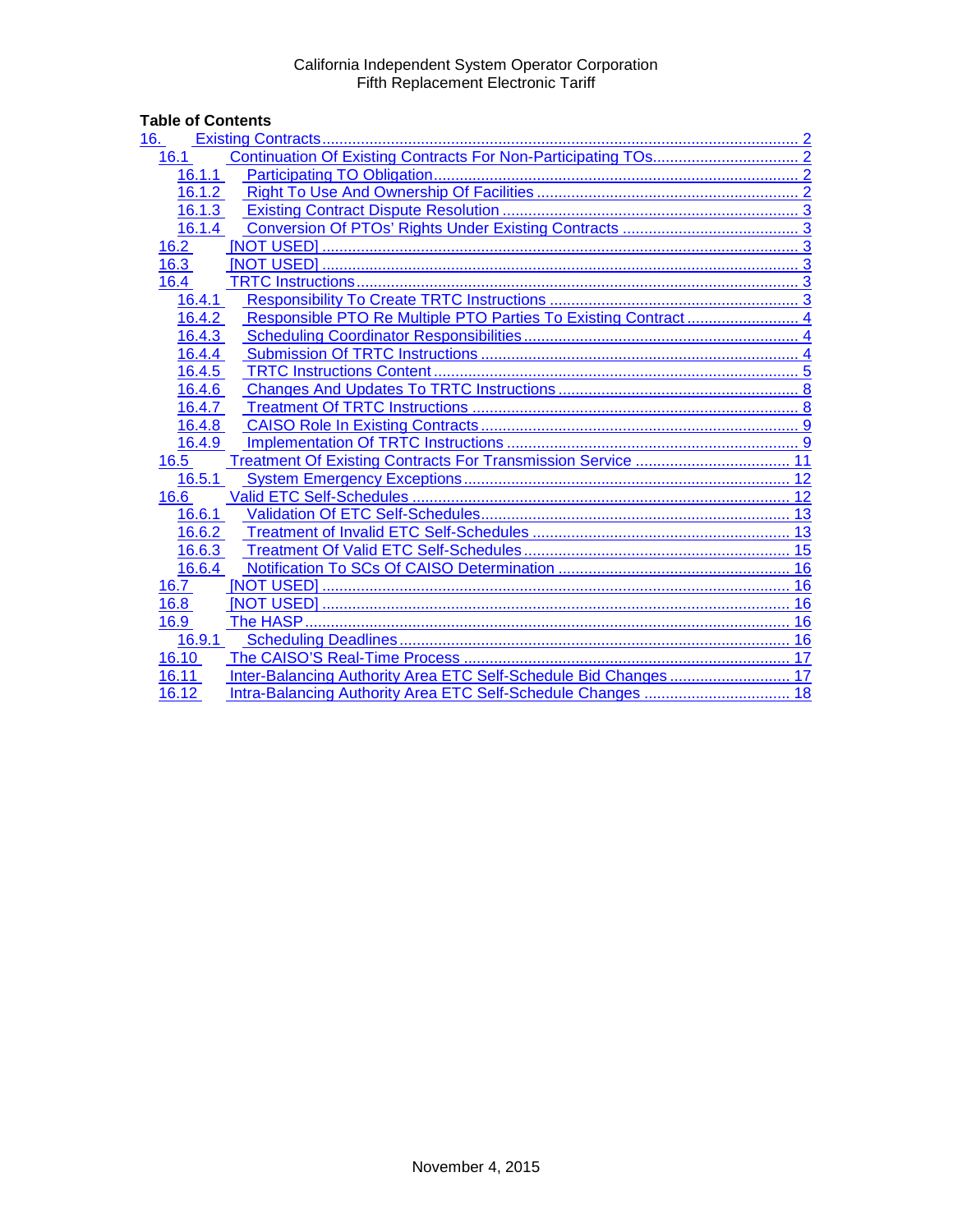## <span id="page-1-0"></span>**16. Existing Contracts**

## <span id="page-1-1"></span>**16.1 Continuation Of Existing Contracts For Non-Participating TOs**

The transmission service rights and obligations of Non-Participating TOs under Existing Contracts, including all terms, conditions and rates of the Existing Contracts, as they may change from time to time under the terms of the Existing Contracts, will continue to be honored by the parties to those contracts, for the duration of those contracts.

# <span id="page-1-2"></span>**16.1.1 Participating TO Obligation**

If a Participating TO is a party to an Existing Contract under which Existing Rights are provided, the Participating TO shall attempt to negotiate changes to the Existing Contract to align the contract's scheduling and operating provisions with the CAISO's scheduling and operational procedures, rules and protocols, to align operations under the contract with CAISO operations, and to minimize the contract parties' costs of administering the contract while preserving their financial rights and obligations.

In addition, the Participating TO shall attempt to negotiate changes to provisions in the Existing Contract to ensure that whenever transmission services under the Existing Contract are used to deliver power to a Market Participant that is subject to Access Charges under this CAISO Tariff, no duplicative charge for access to the CAISO Controlled Grid will be charged under the Existing Contract. For purposes of such negotiations, there shall be a presumption that any charges in an Existing Contract that were designed to recover the embedded cost of transmission facilities within the CAISO Controlled Grid will be fully recovered through the Access Charges established under Section 26.1.

# <span id="page-1-3"></span>**16.1.2 Right To Use And Ownership Of Facilities**

If a Non-Participating TO has an Existing Contract with a Participating TO under which the Non-Participating TO's transmission facilities, or a portion thereof, are subject to use by the Participating TO, the Non-Participating TO's rights to the use and ownership of its facilities shall remain unchanged, regardless of the Participating TO's act of turning over the Participating TO's Entitlement to use the Non-Participating TO's facilities to the extent possible to the Operational Control of the CAISO. The CAISO will accept valid ETC Self-Schedules from a Participating TO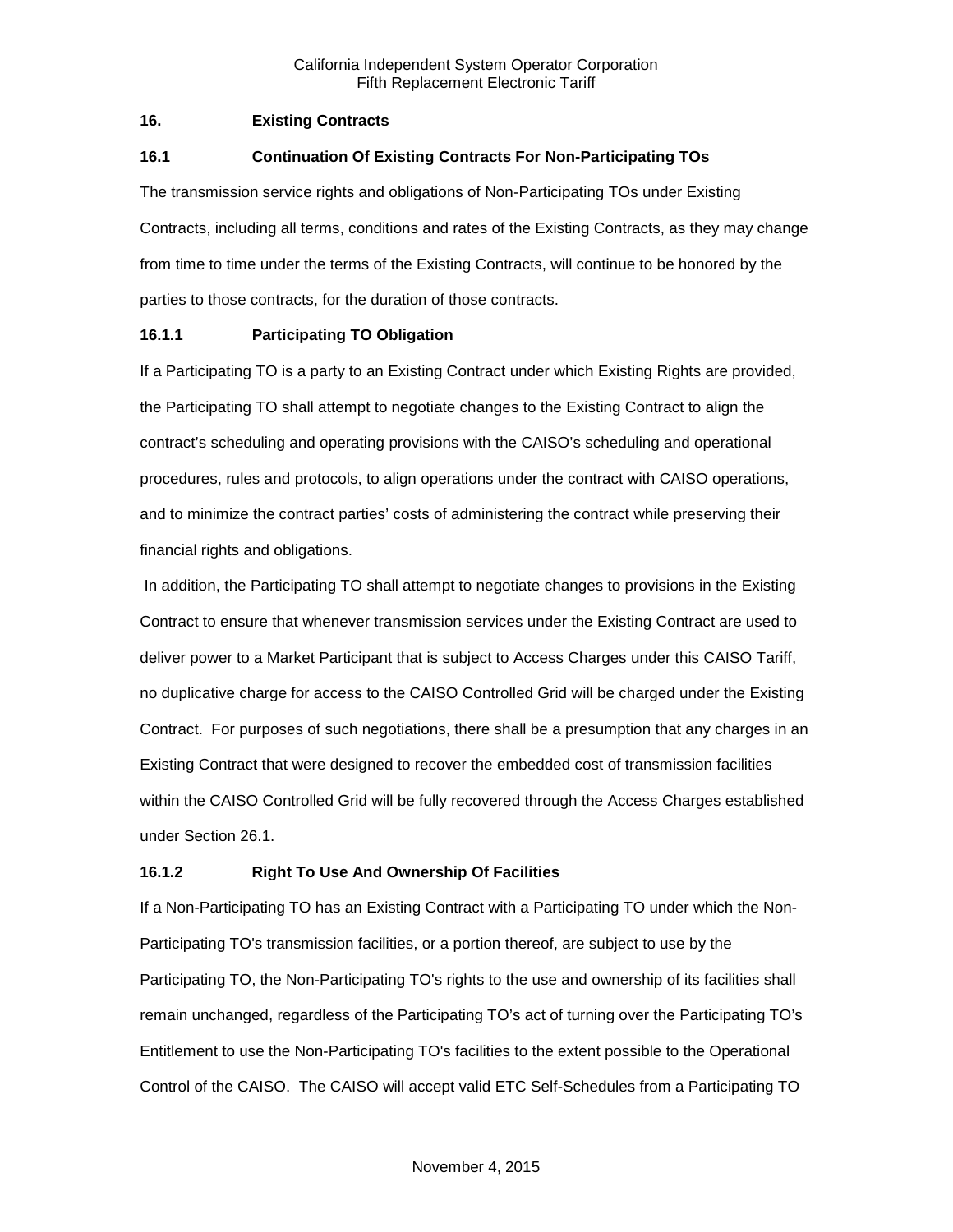that is the Scheduling Coordinator for the holder of Existing Rights, or from holders of Existing Rights that are Scheduling Coordinators, or that are represented by a Scheduling Coordinator other than the Participating TO. ETC Self-Schedules submitted by Scheduling Coordinators to the CAISO, which include the use of Existing Rights, must be submitted in accordance with Section 16.1 and Section 30. The CAISO may refuse to accept ETC Self-Schedules submitted pursuant to Existing Contracts that do not meet the requirements of the principles, protocols and rules referred to in this Section 16.1.

# <span id="page-2-0"></span>**16.1.3 Existing Contract Dispute Resolution**

The CAISO will, if requested, advise parties to Existing Contracts regarding the operational aspects of any Existing Contract renegotiations that they undertake.

If the parties to an Existing Contract are unable to reach agreement on the changes needed to meet the requirements of this CAISO Tariff, any disputes related thereto shall be addressed using the dispute resolution provisions of the Existing Contract, including any remedies as are provided by law. The rights of the parties to seek changes or to challenge such changes, under the FPA or as otherwise provided by law, are preserved consistent with the terms of the Existing Contract. Unless and until the necessary changes to the Existing Contract are made, all terms and conditions of the Existing Contracts will continue to be honored by the parties to the Existing Contracts.

# <span id="page-2-1"></span>**16.1.4 Conversion Of PTOs' Rights Under Existing Contracts**

Parties who are entitled to transmission service rights under Existing Contracts and who choose to become Participating TOs must, at the time of becoming a Participating TO convert those rights to Converted Rights in accordance with Section 4.3.1.6.

<span id="page-2-2"></span>

<span id="page-2-3"></span>**16.3 [NOT USED]**

<span id="page-2-4"></span>**16.4 TRTC Instructions**

# <span id="page-2-5"></span>**16.4.1 Responsibility To Create TRTC Instructions**

Each Participating TO and Existing Rights holder will work with the CAISO to develop the Transmission Rights and Transmission Curtailment (TRTC) Instructions that allow Existing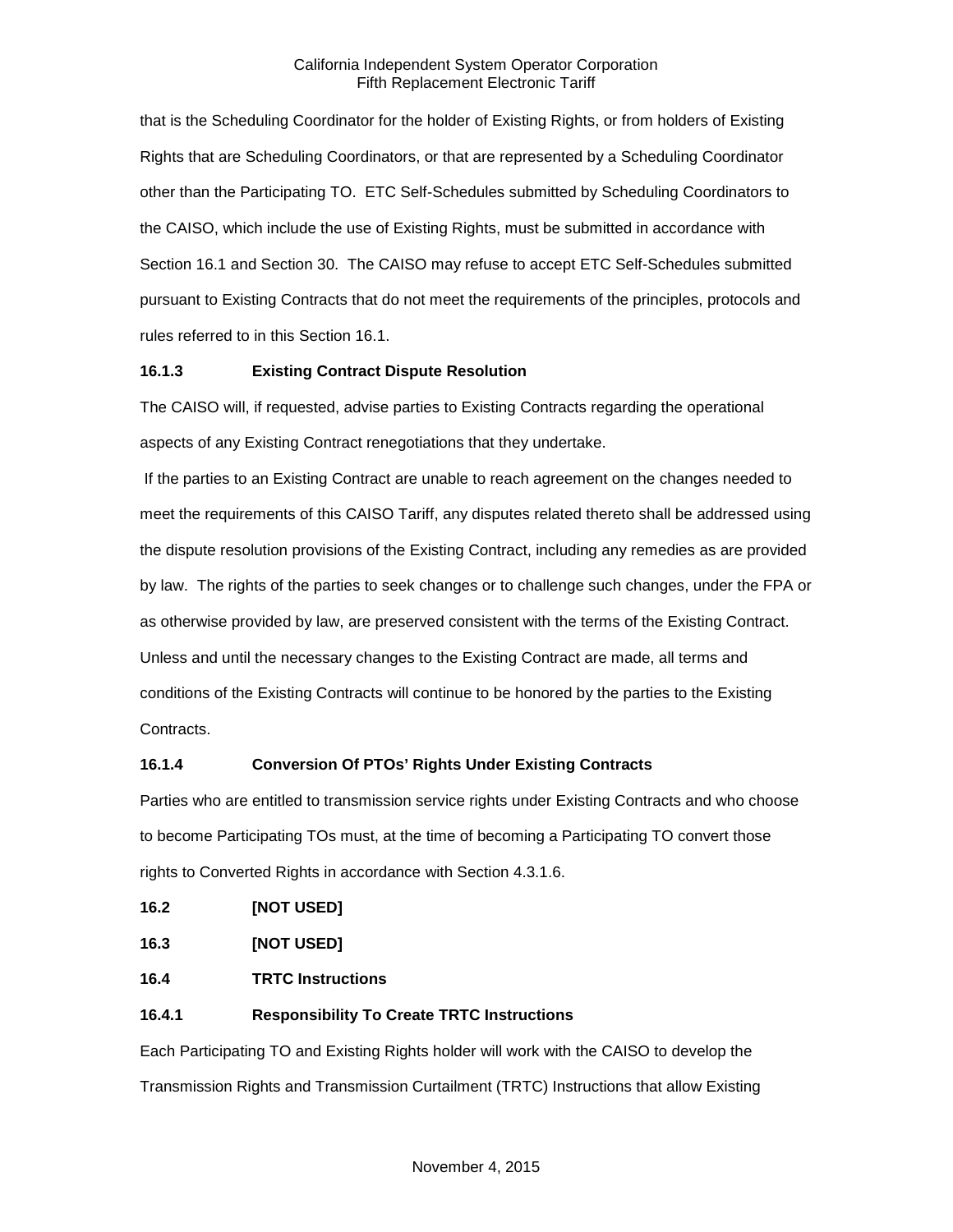Contracts to be exercised in a way that: (i) maintains the existing scheduling and curtailment priorities under the Existing Contract; (ii) is minimally burdensome to the CAISO (i.e., creates the least impact on the CAISO's preferred operational policies and procedures); (iii) to the extent possible, imposes no additional financial burden on either the Participating TO or the holder of Existing Rights (beyond that in the Existing Contract); (iv) consistent with the terms of the Existing Contracts, makes as much transmission capacity not otherwise utilized by the holder of Existing Rights available as possible to the CAISO for allocation to Market Participants; (v) is minimally burdensome to the Participating TO and the Existing Rights holder from an operational point of view; and (vi) does not require the CAISO to interpret or underwrite the economics of the Existing Contract. The parties to Existing Contracts will attempt to jointly develop and agree on any TRTC Instructions that will be submitted to the CAISO. The parties to an Existing Contract shall also be responsible to submit to the CAISO any other necessary operating instructions based on their contract interpretations needed by the CAISO to enable the CAISO to perform its duties.

## <span id="page-3-0"></span>**16.4.2 Responsible PTO Re Multiple PTO Parties To Existing Contract**

To the extent there is more than one Participating TO providing transmission service under an Existing Contract or there is a set of Existing Contracts which are interdependent from the point of view of submitting instructions to the CAISO involving more than one Participating TO, the relevant Participating TOs will designate a single Participating TO as the responsible PTO and will notify the CAISO accordingly. If no such responsible PTO is designated by the relevant Participating TOs or the CAISO is not notified of such designation, the CAISO shall designate one of them as the responsible PTO and notify the relevant Participating TOs accordingly. The responsible PTO designated pursuant to this section shall have the same responsibility as the Participating TO under this Section 16.4.

## <span id="page-3-1"></span>**16.4.3 Scheduling Coordinator Responsibilities**

The Scheduling Coordinator designated by the parties to an Existing Contract as the responsible entity for submitting ETC Self-Schedules for the relevant Existing Contract shall submit ETC Self-Schedules consistent with the terms and conditions specified in the TRTC Instructions.

## <span id="page-3-2"></span>**16.4.4 Submission Of TRTC Instructions**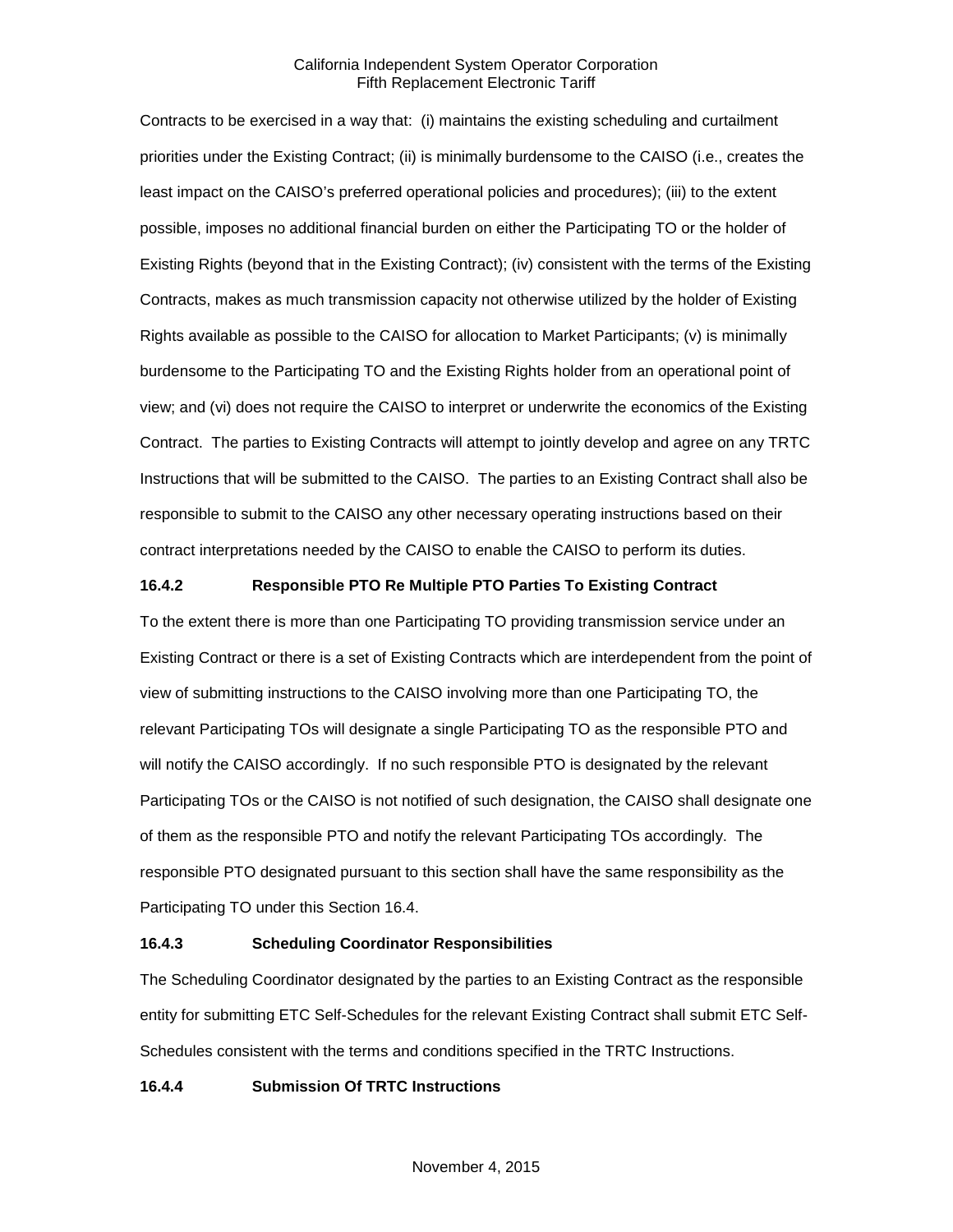For each Existing Contract, the Participating TO providing transmission service under the Existing Contract (or the Responsible PTO identified in Section 16.4.2) shall be obligated to submit the TRTC Instructions to the CAISO electronically on behalf of the holders of Existing Rights, unless the parties to the Existing Contract agree otherwise. The Participating TO shall notify the CAISO in writing the identity of the responsible party for submission of the TRTC Instructions as decided by the parties to the Existing Contract and the term of such agreement between the parties to the Existing Contract. The Participating TO shall undertake all obligations with respect to the submission of the TRTC Instructions to the CAISO and any subsequent obligations that follow with respect to the creation, management and updates to the TRTC Instructions. The CAISO is responsible for implementing only one set of TRTC Instructions for each Existing Contract and only those TRTC Instructions that have been received and accepted by the CAISO. The Participating TO shall submit the TRTC Instructions to the CAISO associated with Existing Contracts or sets of interdependent Existing Contracts thirty (30) days prior to the date on which the scheduling or curtailment of the use of the Existing Rights is to change or commence.

## <span id="page-4-0"></span>**16.4.5 TRTC Instructions Content**

TRTC Instructions will include the following information at a minimum and such other information as the CAISO may reasonably require the Participating TO to provide to enable the CAISO to carry out its functions under the CAISO Tariff, Operating Procedures and Business Practice Manuals:

- (1) A unique Contract Reference Number for each source and sink combination applicable to the Existing Contract (i.e., the CRN that will be assigned by the CAISO and communicated to the Participating TO that references a single Existing Contract or a set of interdependent Existing Contracts for each source and sink combination);
- (2) Whether the instruction can be exercised independent of the CAISO's day-to-day involvement ("Yes/No");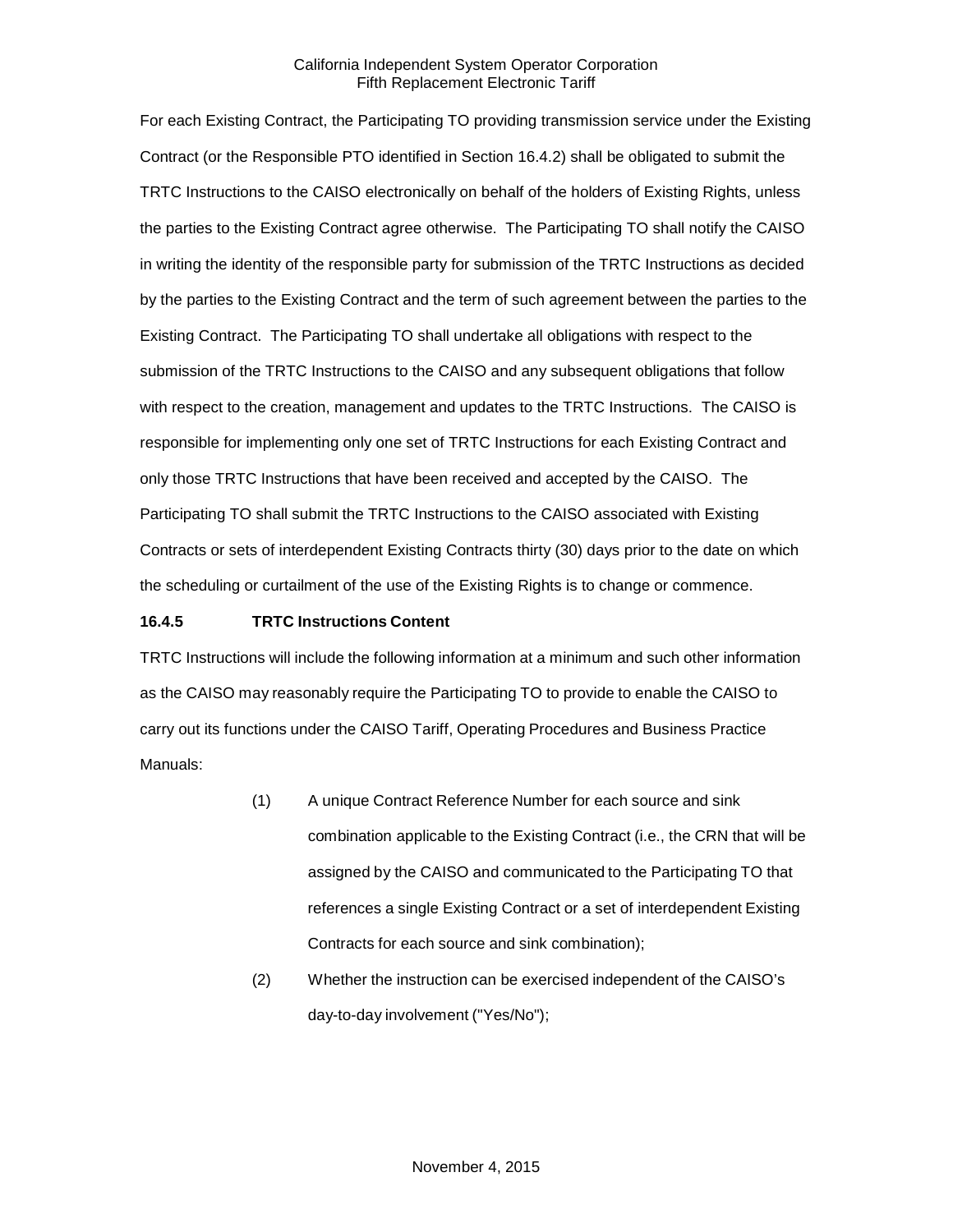- (3) Name of an operational single point of contact for instructions and a 24 hour a day telephone number for the Participating TO contact for Existing Contract issues or the agreed upon party;
- (4) Name(s) and number(s) of Existing Contract(s) that are represented by the unique CRN;
- (5) The following information as stored in the Master File: (a) the applicable Point(s) of Receipt and Point(s) of Delivery); (b) for each Point of Receipt, the resource names for the physical resources as the eligible sources (eligible physical sources include Generating Units and System Resources), and for each Point of Delivery, the resource names for the physical resources as the eligible sinks (eligible physical sinks include Load PNodes, Custom Load Aggregation Points and System Resources); (c) for each physical source or sink, the maximum Existing Rights capacity (MW) that can be scheduled as an Existing Right under the Existing Contract; and (d) for each physical source and sink, the Scheduling Coordinator(s) and their Business Associate Identification (BAID) that is(are) eligible to submit ETC Self-Schedules utilizing these sources and sinks;
- (6) Names of the party(ies) to the Existing Contract(s);
- (7) The Scheduling Coordinator BAID that is entitled to the Settlement of reversal of Congestion Charges;
- (8) Type(s) of service rights by the holder of the Existing Rights, by type of service (firm, conditional firm, or non-firm), with priorities for firm and conditional firm transmission services and maximum amounts of service rights in MW;
- (9) Instructions for the allowable timeframes at which the ETC Self-Schedules and ETC Self-Schedule changes may be submitted to the CAISO, which include whether the Scheduling Coordinator may submit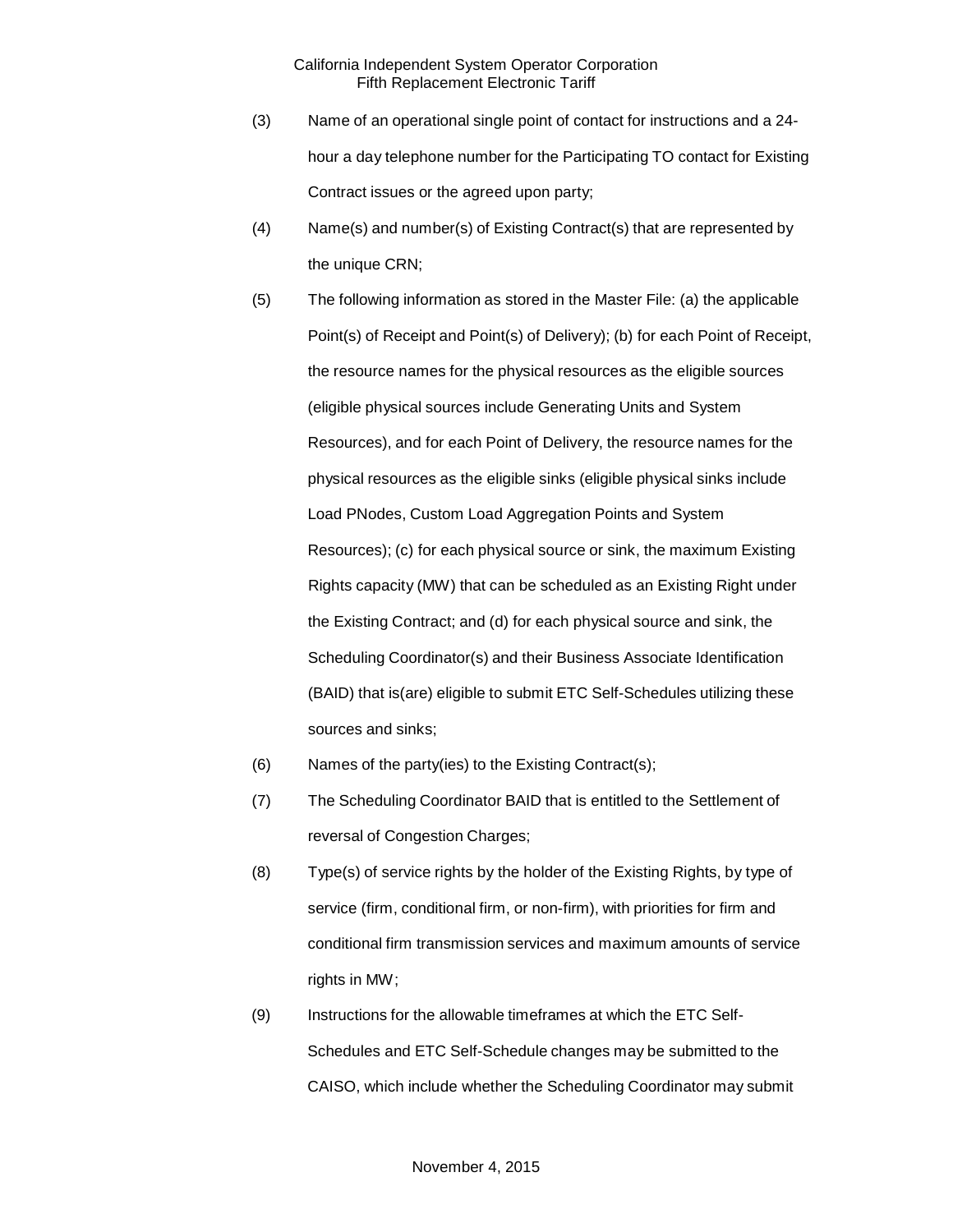ETC Self-Schedules or ETC Self-Schedule changes: (a) into the DAM;(b) into the RTM; (c) after the close of submitting Bids into the RTM, but before twenty (20) minutes before the applicable Trading Hour of the Trading Day; and (d) at or after twenty (20) minutes before the applicable Trading Hour of the Trading Day; in addition, the TRTC Instructions may also include any additional comments and restrictions on the submission time of ETC Self- Schedules and ETC Self-Schedule changes;

- (10) Term or service period(s) of the Existing Contract(s);
- (11) Any special procedures that would require the CAISO to implement curtailments in any manner different from pro rata reduction of the transfer capability of the transmission line; any such TRTC Instructions submitted to the CAISO must be clear, unambiguous, and not require the CAISO to make any judgments or interpretations as to the meaning intent, results, or purpose of the curtailment procedures or the Existing Contract and the section of the Existing Contract that provides this right for reference, otherwise, they will not be accepted by the CAISO;
- (12) The forecasted usage patterns for each Existing Contract for the upcoming annual period of the annual CRR release processes as well as for the upcoming monthly period of the monthly CRR release processes, which will consist of hourly MWh data over the whole year for those resources that will use the Existing Contract; this information will be considered by the CAISO in managing its accounting for usage of Existing Rights in the release of CRRs; this information shall not be used by the CAISO to validate ETC Self-Schedules when submitted by Scheduling Coordinators and therefore shall not affect the Existing Rights holder's ability to utilize its rights under the Existing Contract;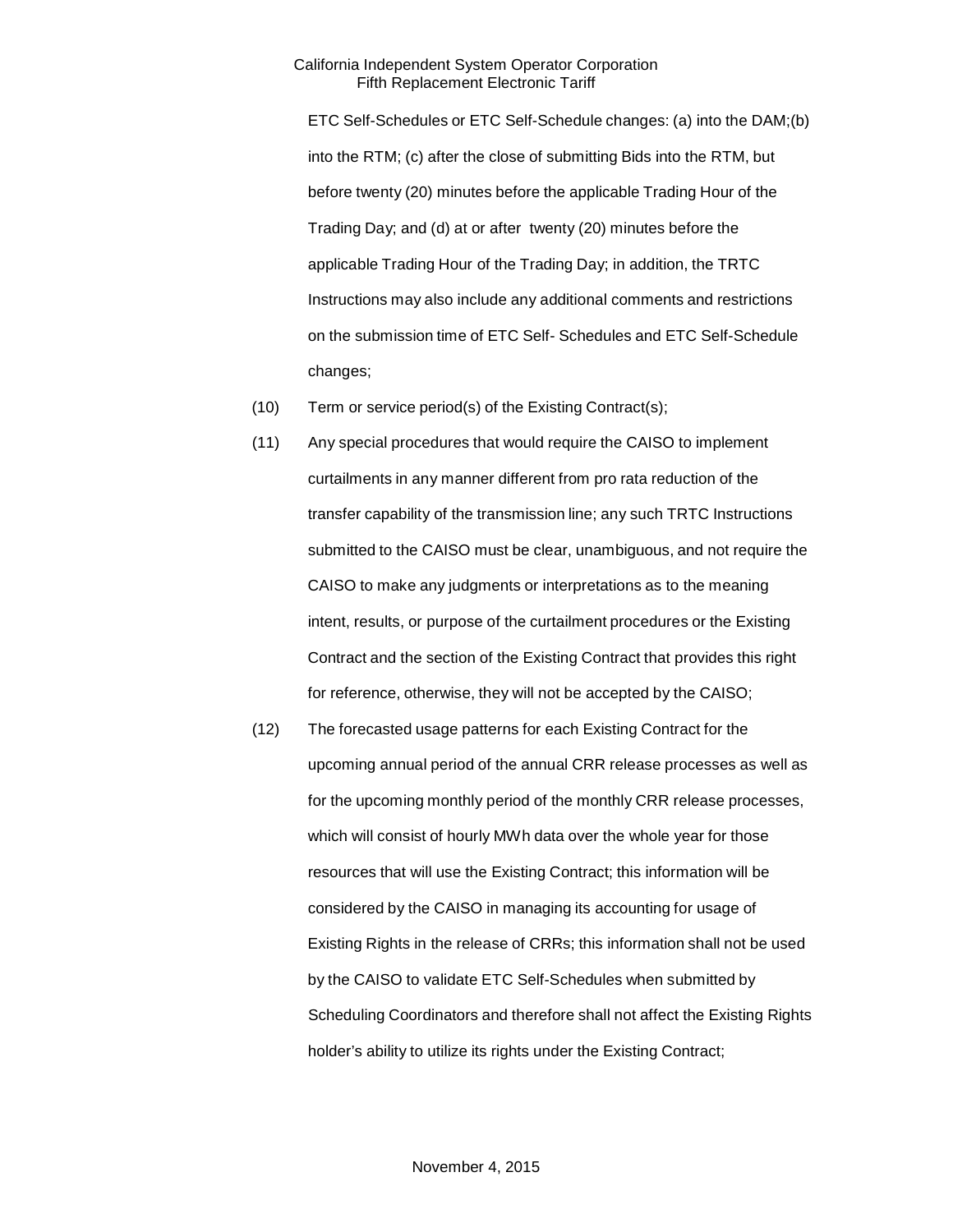- (13) Whether or not the Existing Contract provides for the right to self-provide Ancillary Services; and
- (14) Specification of any contract requirements in the ETC that warrants special consideration in the implementation of the physical rights under the ETC.

## <span id="page-7-0"></span>**16.4.6 Changes And Updates To TRTC Instructions**

Updates or changes to the TRTC Instructions must be submitted to the CAISO through a revised set of TRTC Instructions by the Participating TO, on an as needed or as required basis determined by the parties to the Existing Contracts. The CAISO will implement the updated or changed TRTC Instructions as soon as practicable but no later than seven (7) days after receiving clear and unambiguous details of the updated or changed instructions under normal conditions. If the CAISO finds the TRTC Instructions to be inconsistent with the CAISO Tariff, the CAISO will notify the Participating TO within forty-eight (48) hours after receipt of the updated or changed TRTC Instructions indicating the nature of the problem and allowing the Participating TO to resubmit the TRTC Instructions as if they were new, updated or changed TRTC Instructions. If the CAISO finds the updated or changed TRTC Instructions to be acceptable, the CAISO will time-stamp the updated TRTC Instructions as received, confirm such receipt to the Participating TO, and indicate the time at which the updated TRTC Instructions take effect if prior to the seven (7) day deadline referred to above. In the event of a System Emergency, the CAISO will implement such submitted changes to the TRTC Instructions as soon as practical.

#### <span id="page-7-1"></span>**16.4.7 Treatment Of TRTC Instructions**

#### **16.4.7.1 TRTC Instructions Can Be Exercised Independently**

To the extent that the TRTC Instructions can be exercised independently of the CAISO by the parties to the Existing Contract and the results forwarded to the CAISO, the TRTC Instructions shall be exercised by the Participating TOs, and the outcomes shall be forwarded to the CAISO. The determination of whether the TRTC Instructions can be "exercised independently of the CAISO by the parties to the Existing Contract" shall be made using the same procedures described in Section 16.4.8.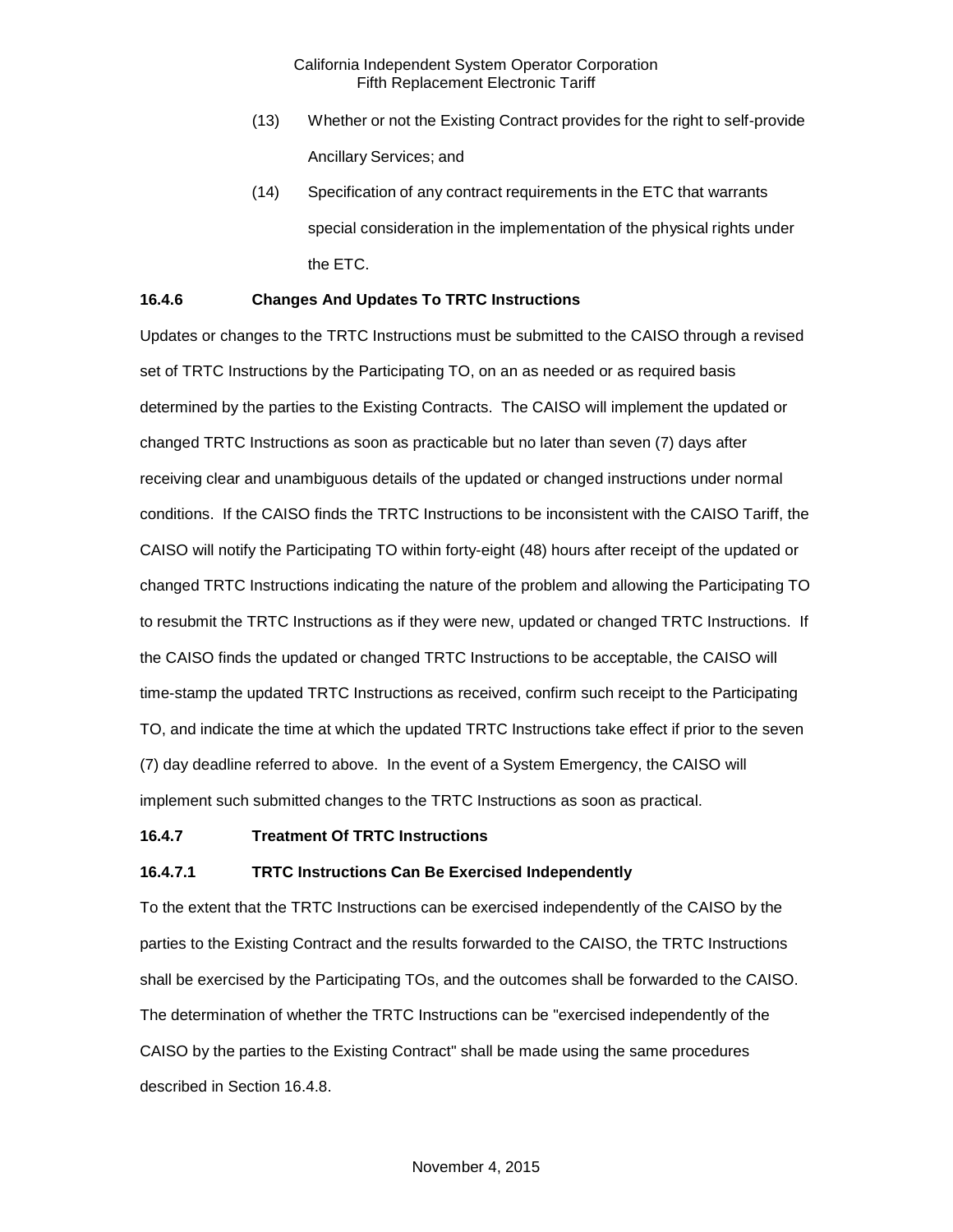# **16.4.7.2 TRTC Instructions Cannot Be Exercised Independently**

To the extent that the TRTC Instructions cannot be exercised independently of the CAISO and the results forwarded to the CAISO (because, for example, they require iteration with the CAISO's Bid submission and scheduling process, would unduly interfere with the CAISO's management of the Real-Time Market, including curtailments, or would unduly interfere with the ability of the holder of rights to exercise its rights), the TRTC Instructions will be provided to the CAISO for day-to-day implementation. The TRTC Instructions will be provided by the Participating TO to the CAISO for implementation unless the parties to the Existing Contracts otherwise agree that the holder of the Existing Rights will do so. For these TRTC Instructions, the Scheduling Coordinators representing the holders of Existing Rights will submit their Bids to the CAISO for implementation in accordance with the TRTC Instructions. In this case, the CAISO shall act as the scheduling agent for the Participating TO with regard to Existing Rights.

# <span id="page-8-0"></span>**16.4.8 CAISO Role In Existing Contracts**

The CAISO will have no role in interpreting Existing Contracts. The parties to an Existing Contract will, in the first instance, attempt jointly to agree on any TRTC Instructions that will be submitted to the CAISO. In the event that the parties to the Existing Contract cannot agree upon the TRTC Instructions submitted by the parties to the Existing Contract, the dispute resolution provisions of the Existing Contract, if applicable, shall be used to resolve the dispute; provided that, until the dispute is resolved, and unless the Existing Contract specifies otherwise, the CAISO shall implement the Participating TO's TRTC Instructions. If both parties to an Existing Contract are Participating TOs and the parties cannot agree to the TRTC Instructions submitted by the parties, until the dispute is resolved, and unless the Existing Contract specifies otherwise, the CAISO shall implement the TRTC Instructions of the first Participating TO for which the Existing Contract is an Encumbrance. The CAISO shall not be responsible for resolution of any disputes that arise over the accuracy of the TRTC Instructions consistent with its obligations in Section 16.4.5.

## <span id="page-8-1"></span>**16.4.9 Implementation Of TRTC Instructions**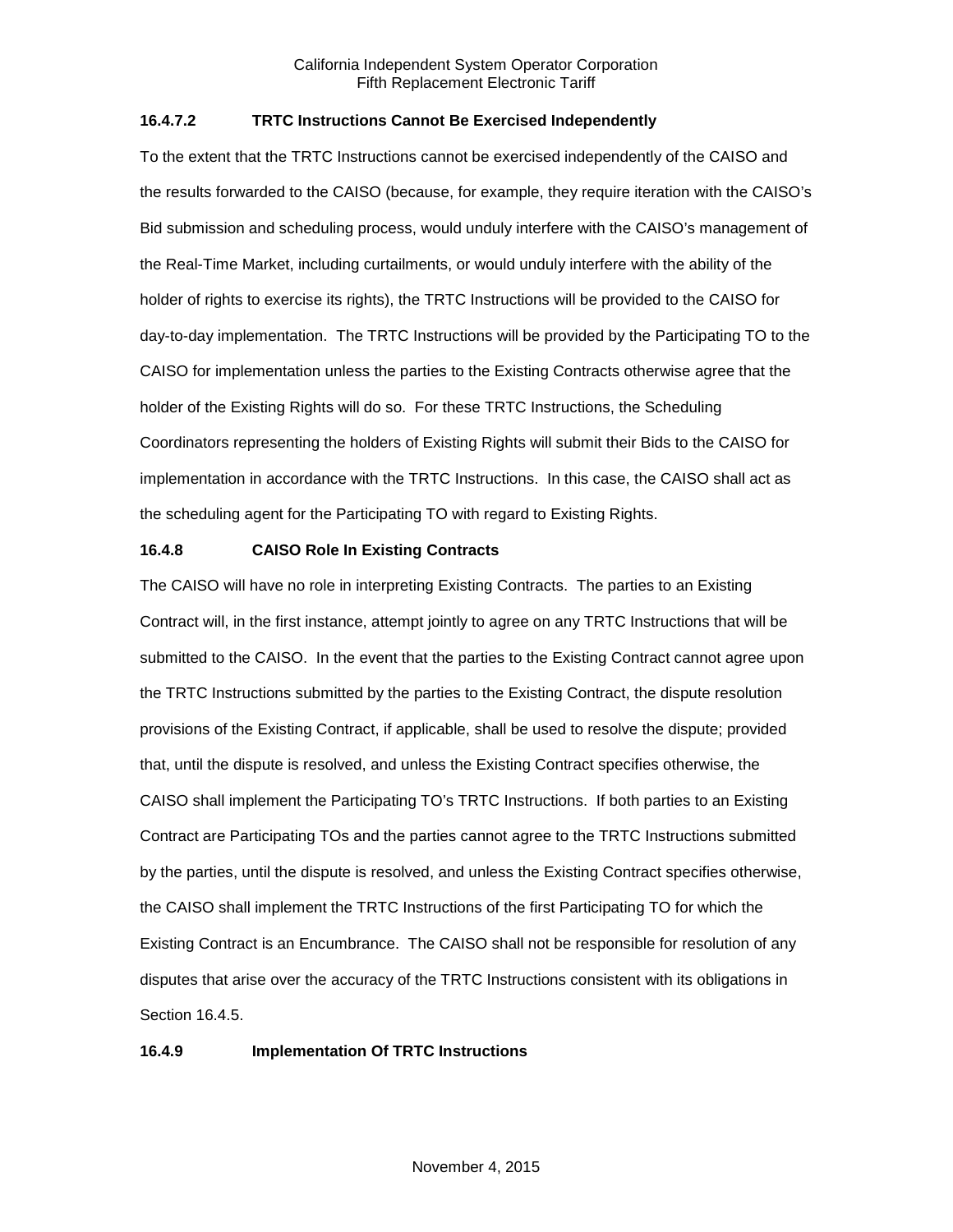The CAISO shall determine, based on the information provided by the Participating TOs under TRTC Instructions, the transmission capacities that (i) must be reserved for firm Existing Rights at Scheduling Points, (ii) may be allocated for use as CAISO transmission service (i.e., new firm uses), (iii) must be reserved by the CAISO for conditional firm Existing Rights, and (iv) remain for any non-firm Existing Rights for which a Participating TO has no discretion over whether or not to provide such non-firm service.

The CAISO shall coordinate the scheduling of Existing Rights with the scheduling of CAISO transmission service, using the CAISO's Bid submission rules. In doing so, the CAISO shall create an automated day-to-day verification process based on parameters provided by the Participating TO for the Existing Contract to serve as the basis for ETC Self-Schedule validation. The Participating TO will be responsible for: (1) the accuracy of the data files against which the CAISO will validate the ETC Self-Schedule; and (2) providing the data file to the holder of Existing Rights as well as the CAISO.

The CAISO shall recognize that the obligations, terms or conditions of Existing Contracts may not be changed without the voluntary consent of all parties to the contract (unless such contract may be changed pursuant to any applicable dispute resolution provisions in the contract or pursuant to Section 205 or Section 206 of the FPA and the FERC's Rules and Regulations or as otherwise provided by law).

The parties to Existing Contracts shall remain liable for their performance under the Existing Contracts. The CAISO shall be liable in accordance with the provisions of this CAISO Tariff for any damage or injury caused by its non-compliance with the TRTC Instructions submitted to it pursuant to this Section 16.4.

Unless specified otherwise, in the event that the dispute resolution mechanisms prescribed in an Existing Contract, including all recourses legally available under the contract, cannot, in the first instance, result in a resolution of such a dispute, the CAISO ADR Procedures will be used to resolve any disputes between the CAISO and the Participating TO regarding any aspects of the implementation of this Section 16.4, including the reasonableness of a Participating TO's TRTC Instructions or any other decision rules which the Participating TO may submit to the CAISO as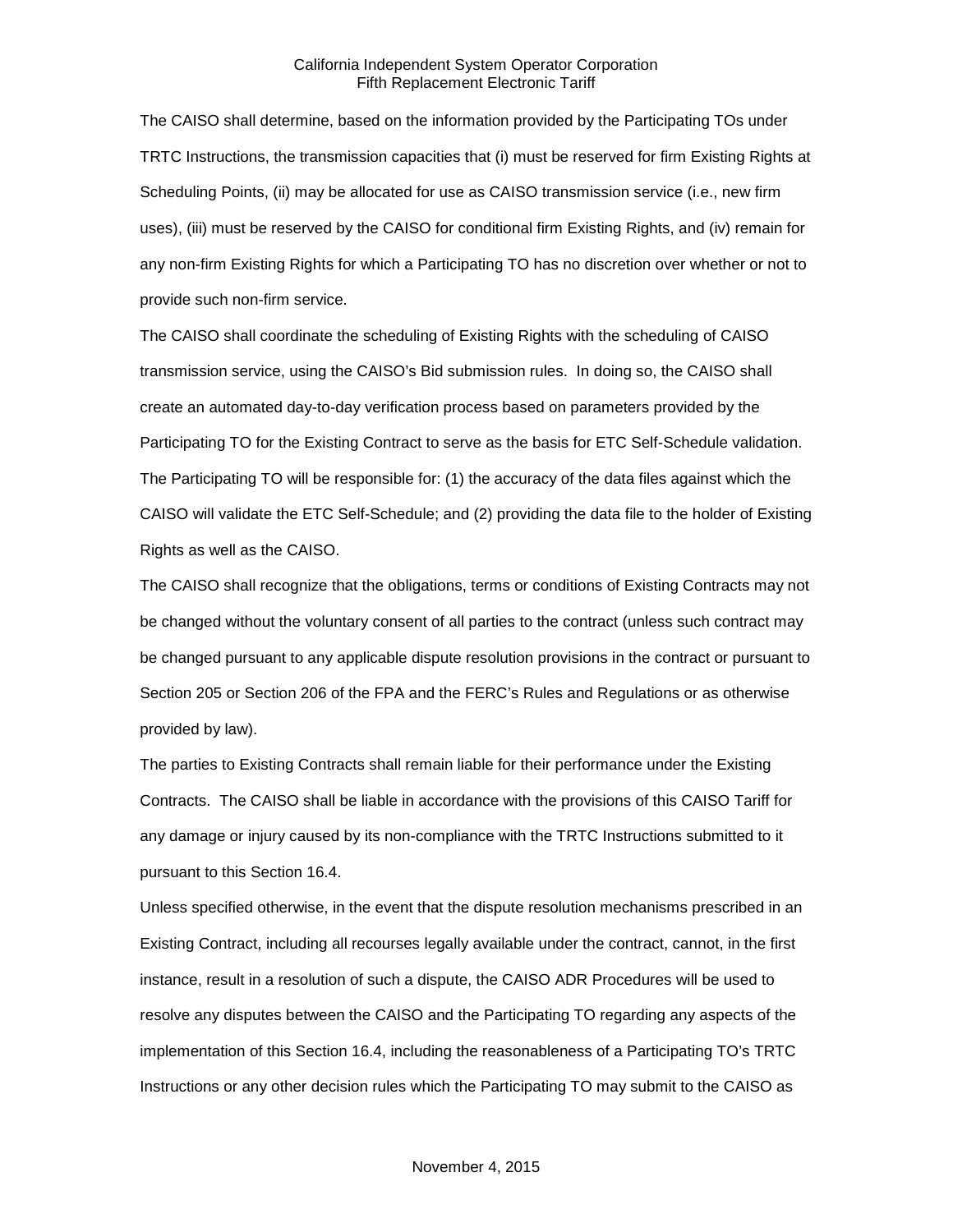part of the TRTC Instructions. The holders of Existing Rights under the Existing Contract shall have standing to participate in the CAISO ADR Procedures.

# <span id="page-10-0"></span>**16.5 Treatment Of Existing Contracts For Transmission Service**

The CAISO will accommodate Existing Rights, so that the holders of Existing Rights will receive the same priorities (in scheduling, curtailment, assignment and other aspects of transmission system usage) to which they are entitled under their Existing Contracts.

In addition, scheduling deadlines and operational procedures associated with Existing Rights will be honored by the CAISO, provided such information is explicitly included in the TRTC Instructions. The CAISO will accommodate and honor Existing Rights as follows:

- (1) For Existing Rights that permit Interchange Schedule changes over Scheduling Points with other Balancing Authority Areas, the CAISO will reserve transmission capacity equal to the Existing Rights transmission capacity and make a corresponding adjustment in its determination of ATC. For Existing Rights that permit Interchange Schedule changes after the Market Close of the Day-Ahead Market, the CAISO will reserve transmission capacity equal to the unscheduled ETC amount of transmission capacity for that Scheduling Point.
- (2) For Existing Rights within the CAISO Balancing Authority Area, the CAISO will not set-aside capacity associated with the Existing Rights transmission capacity.
- (3) In the RTM, the CAISO will give valid ETC Self-Schedules priority over other non-ETC Day-Ahead Schedules and RTM Bids. In the event of a reduction in capacity on the transmission path associated with the Existing Right, the CAISO will honor the Existing Rights priority in accordance with this Section 16.
- (4) When the Existing Contract permits, the CAISO will allow the holder of Existing Rights to make changes to the scheduled amounts of Supply after the submission of HASP ETC Self-Schedules in accordance with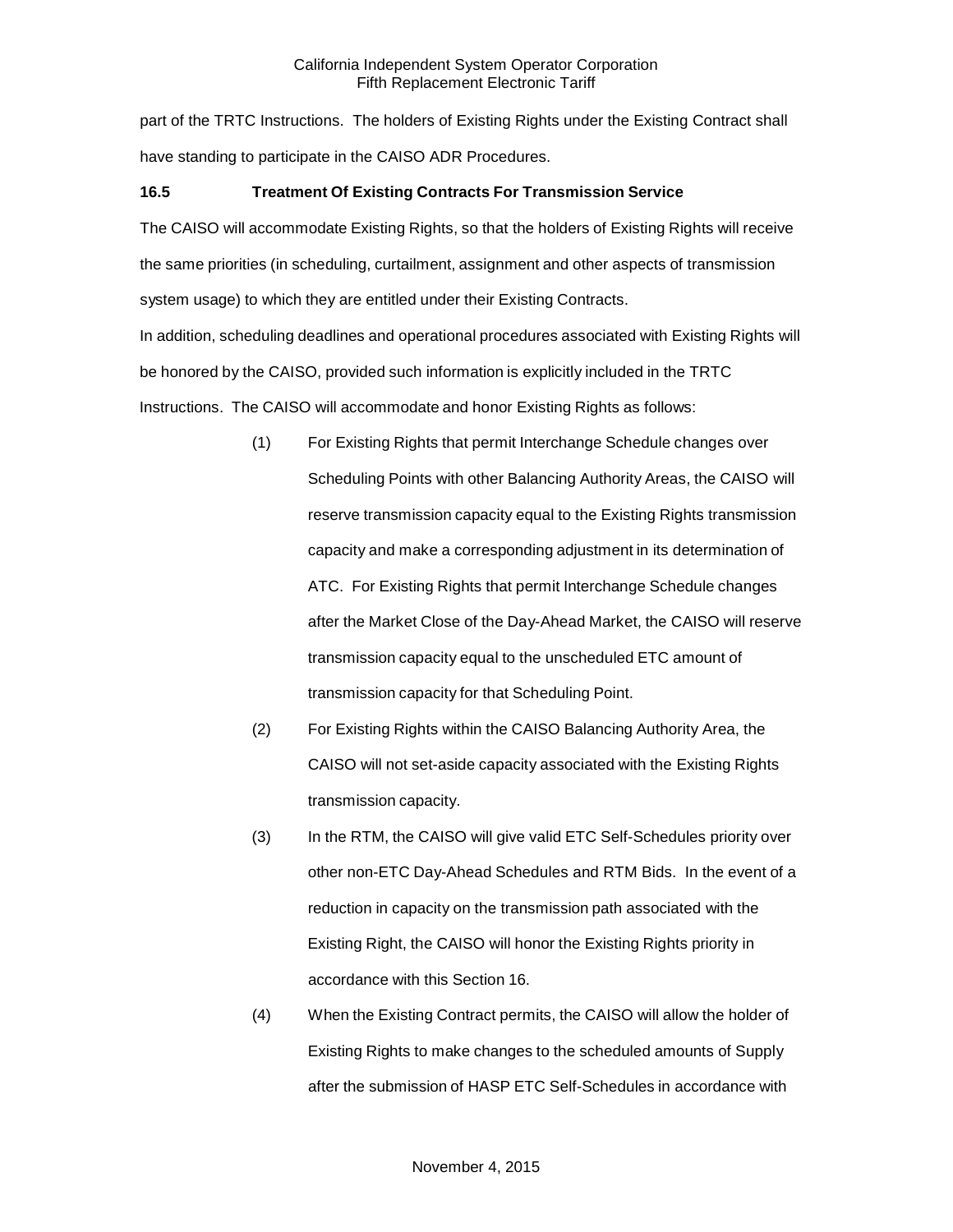the TRTC Instructions established for such changes. The CAISO will, as necessary, redispatch non-ETC resources to accommodate valid ETC Self-Schedule changes in Real-Time.

(5) All contractual provisions that have been communicated to the CAISO in writing in accordance with this Section 16 by the parties to the Existing Contracts, shall be honored by the CAISO and the parties to the Existing Contracts and shall be implemented by the CAISO in accordance with the terms and conditions of the relevant Existing Contracts so notified.

## <span id="page-11-0"></span>**16.5.1 System Emergency Exceptions**

As set forth in Section 4.2.1, all Market Participants, including Scheduling Coordinators, Utility Distribution Companies, Participating TOs, Participating Generators (which includes Pseudo-Ties of Generating Units to the CAISO Balancing Authority Area), Participating Loads, Demand Response Providers, Balancing Authorities (to the extent the agreement between the Balancing Authority and the CAISO so provides), and MSS Operators within the CAISO Balancing Authority Area and all System Resources must comply fully and promptly with CAISO Dispatch Instructions and operating orders, unless such operation would impair public health or safety. The CAISO will honor the terms of Existing Contracts, provided that in a System Emergency and circumstances in which the CAISO considers that a System Emergency is imminent or threatened, holders of Existing Rights must follow CAISO operating orders even if those operating orders directly conflict with the terms of Existing Contracts, unless such operating orders are inconsistent with the terms of an agreement between the CAISO and a Balancing Authority. In the event of a conflict between the CAISO Tariff and an agreement between the CAISO and a Balancing Authority, the agreement will govern. For this purpose CAISO operating orders to shed Load shall not be considered as an impairment to public health or safety. This section does not prohibit a Scheduling Coordinator from modifying its Bid or re-purchasing Energy in the Real-Time Market.

## <span id="page-11-1"></span>**16.6 Valid ETC Self-Schedules**

The CAISO will accept a valid ETC Self-Schedule from a Scheduling Coordinator. That Scheduling Coordinator shall be either the holder of Existing Rights or its designee, the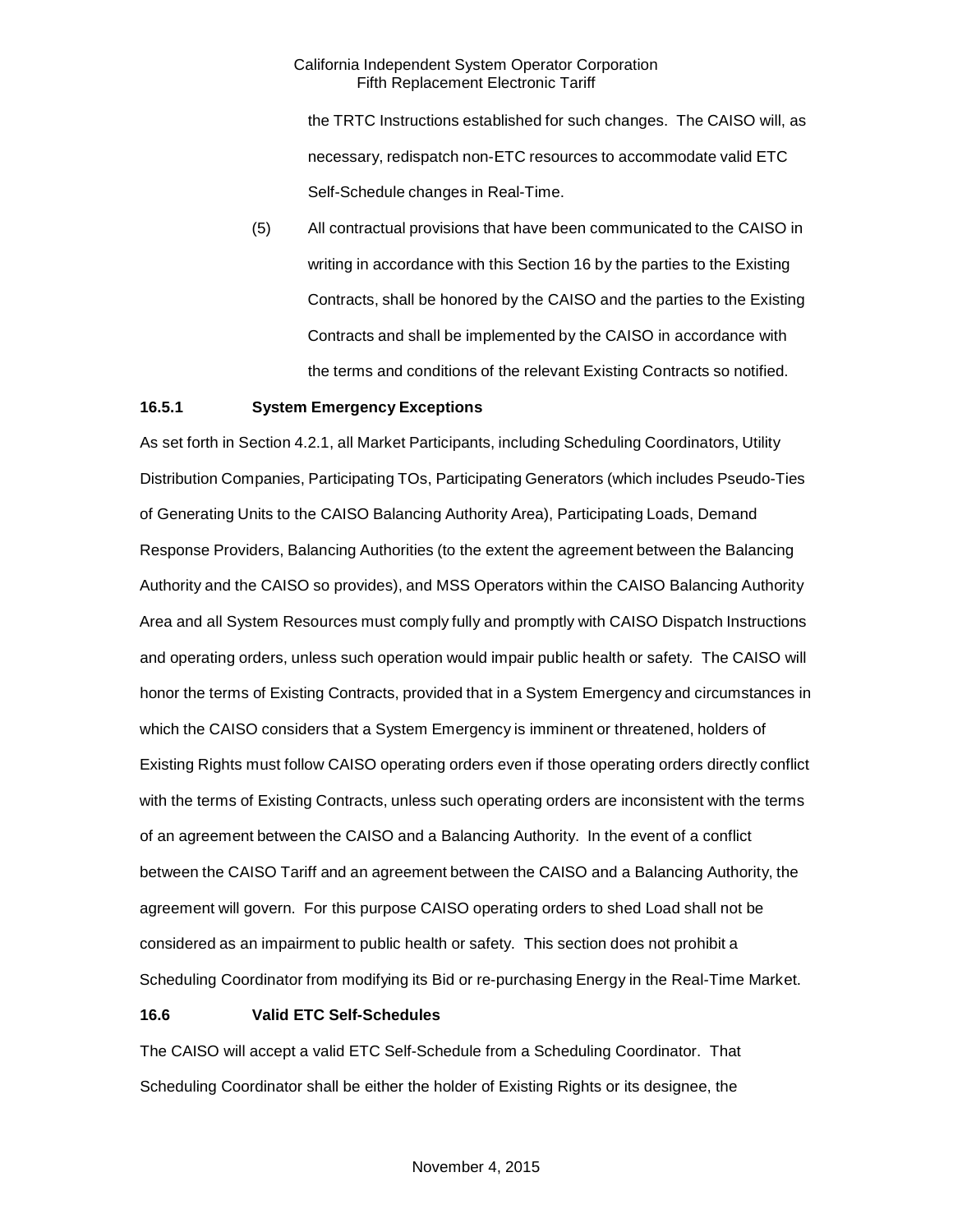Participating TO, (in the case that no Scheduling Coordinator has been so identified by the parties to the Existing Contract, the Participating TO shall be the Scheduling Coordinator for the holder of the Existing Contract). ETC Self-Schedules submitted by Scheduling Coordinators to the CAISO, which use Existing Rights, must be submitted in accordance with this CAISO Tariff.

## <span id="page-12-0"></span>**16.6.1 Validation Of ETC Self-Schedules**

An ETC Self-Schedule is a valid ETC Self-Schedule when the CAISO has determined that the ETC Self-Schedule, submitted to the CAISO pursuant to the requirements for Bids in Sections 30, properly reflects Existing Rights consistent with the TRTC Instructions, is labeled with a unique Existing Contract identifier, and includes balanced sources and sinks, within the ETC's capacity limits.

# <span id="page-12-1"></span>**16.6.2 Treatment of Invalid ETC Self-Schedules**

# **16.6.2.1 Inconsistent with the TRTC Instructions**

The CAISO will validate ETC Self-Schedules pursuant to the rules specified below in Sections 16.6.2.2 and 16.6.2.3. If the CAISO finds that an ETC Self-Schedule is not consistent with the TRTC Instructions, the CAISO shall find that the ETC Self-Schedule is not valid. If the CAISO finds the ETC Self-Schedule to be invalid, the CAISO shall notify the Scheduling Coordinator and convert the ETC Self-Schedule to an ordinary Self-Schedule and treat the ETC Self-Schedule as an ordinary Self-Schedule for scheduling priority and Settlements.

## **16.6.2.2 Unbalanced ETC Self-Schedules**

If the CAISO determines that an ETC Self-Schedule a Scheduling Coordinator submits to the Day-Ahead Market is not balanced, the CAISO will promptly notify the Scheduling Coordinator and will: (i) remove any scheduling priority for the entire ETC Self-Schedule; (ii) apply the ETC Settlement treatment pursuant to Section 11.2.1.5 to the valid balanced portions only; and (iii) assess any charges and make any payments consistent with the treatment of ordinary Self-Schedules for the unbalanced portions. If the CAISO determines that an ETC Self-Schedule a Scheduling Coordinator submits to the Real-Time Market is not balanced, the CAISO will: (i) apply the ETC Settlement treatment pursuant to Section 11.5.7.1 to the valid balanced portions only; and (ii) assess any charges and make any payments consistent with the treatment of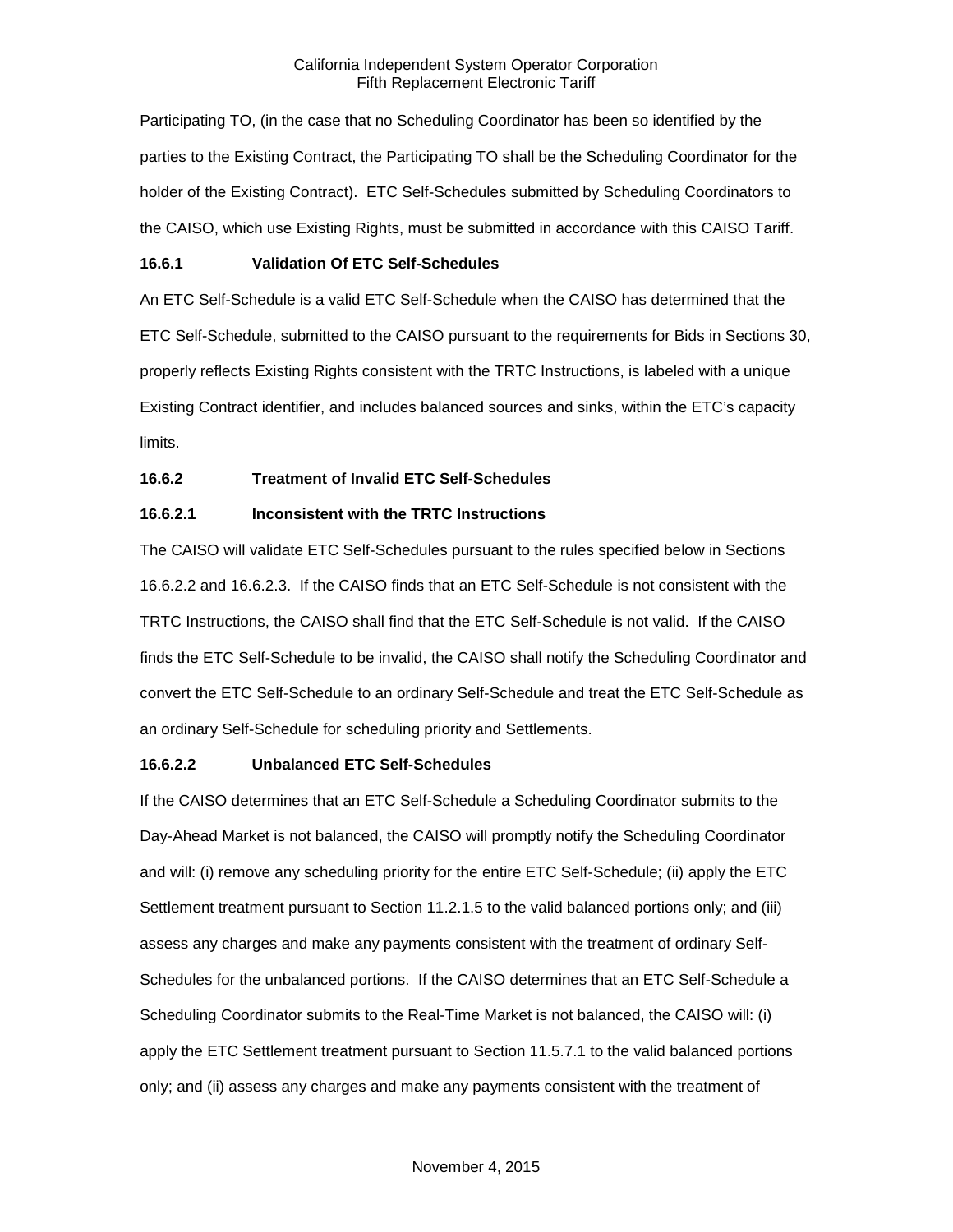ordinary Self-Schedules for the unbalanced portions. Where multiple ETC, TOR or Converted Rights Self-Schedules are submitted in an ETC, TOR or Converted Rights chain, all individual ETC, TOR, or Converted Rights Self-Schedules links in the chain must remain individually valid, including the simultaneous but separate use of an individual ETC, TOR or Converted Rights Self-Schedule, in order for all the ETC, TOR or Converted Rights Self-Schedules in the chain to remain valid and receive the full ETC, TOR or Converted Rights Self-Schedule treatment. Otherwise, the CAISO will treat any of the ETC, TOR, or Converted Rights Self-Schedules in the chain as specified above in this Section 16.6.2.2.

## **16.6.2.3 Exceeds Capacity Limits or Invalid Contract Reference Number**

#### **16.6.2.3.1 Rejection of ETC Self-Schedule**

The CAISO will reject the ETC Self-Schedule and will promptly inform the responsible Scheduling Coordinator that it has rejected the ETC Self-Schedule if the CAISO determines the ETC Self-Schedule is invalid for any of the following reasons: (i) the Scheduling Coordinator submits the incorrect Contract Reference Number with the ETC Self-Schedule; (ii) the ETC Self-Schedule exceeds the resource capacity limits in the relevant Existing Contract(s) as registered and identified in the applicable TRTC Instructions; or (iii) the available capacity MW limit permissible under the Existing Contract(s) is zero (0).

#### **16.6.2.3.2 Non-Zero Available Capacity**

If the CAISO determines that the ETC Self-Schedules submitted by Scheduling Coordinators for a specific Existing Contract in total exceed the non-zero available capacity MW limit permissible under relevant Existing Contract(s) as reflected in TRTC Instructions, the CAISO will notify the Scheduling Coordinator promptly and will: (i) remove any scheduling priority for all the ETC Self-Schedules for the Existing Contract; (ii) apply the ETC Settlement treatment pursuant to Sections 11.2.1.5 and 11.5.7.1 to the valid balanced portions within the capacity limits of the Existing Contract as reflected in the TRTC Instructions; and (iii) assess any charges and make any payments consistent with the treatment of ordinary Self-Schedules for the portions in excess of the capacity limits of the Existing Contract as reflected in the TRTC Instructions. Where multiple ETC, TOR or Converted Rights Self-Schedules are submitted in an ETC, TOR or Converted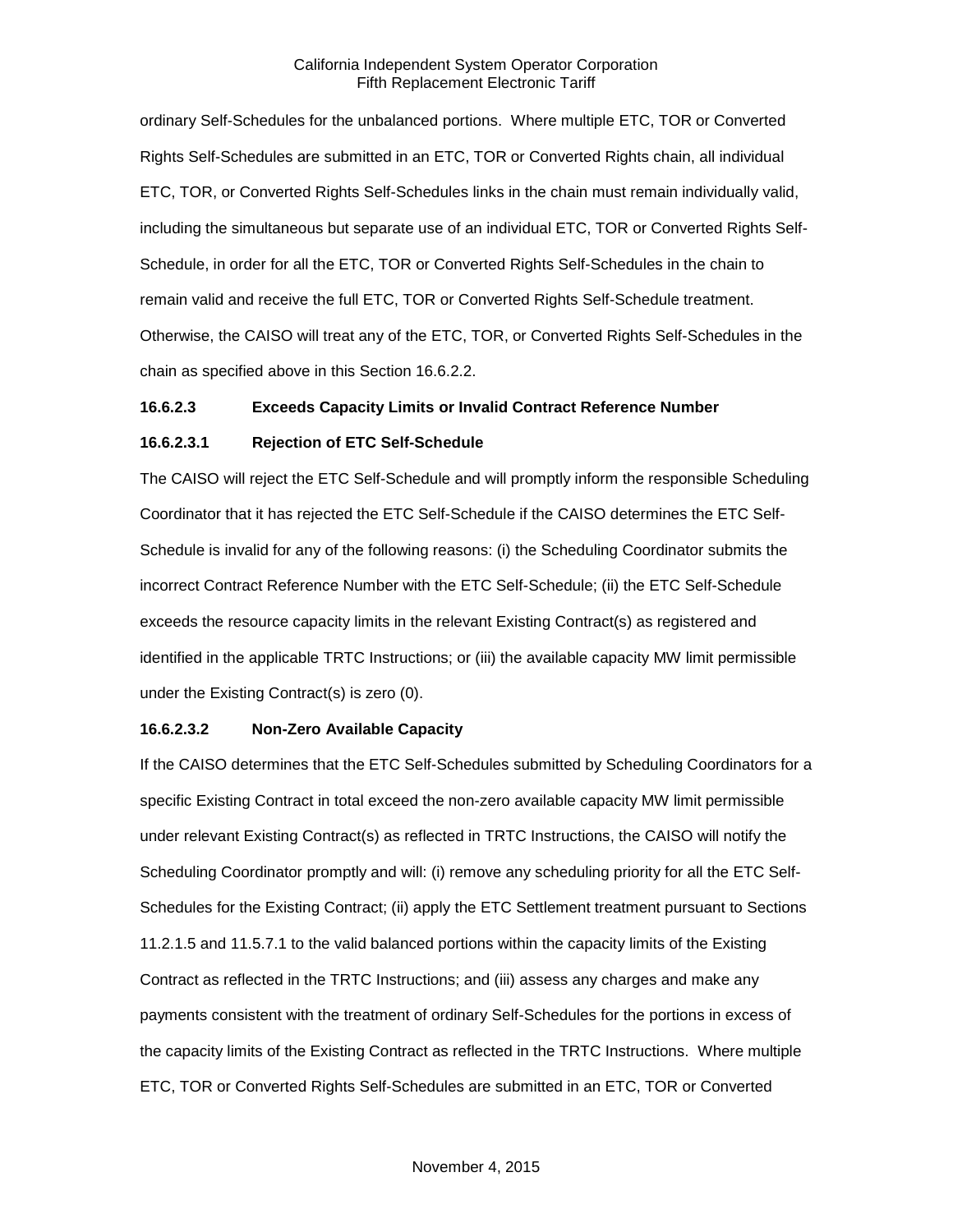Rights chain, all individual ETC, TOR, or Converted Rights Self-Schedules links in the chain must remain individually valid, including the simultaneous but separate use of an individual ETC, TOR or Converted Rights Self-Schedule, in order for all the ETC, TOR or Converted Rights Self-Schedules in the chain to remain valid and receive the full ETC, TOR or Converted Rights Self-Schedule treatment. Otherwise, the CAISO will treat any of the ETC, TOR, or Converted Rights Self-Schedules in the chain as specified above in this Section 16.6.2.3.2.

## <span id="page-14-0"></span>**16.6.3 Treatment Of Valid ETC Self-Schedules**

The resulting valid ETC Self-Schedules shall have the following Settlement treatment:

- (1) The CAISO will apply the ETC Settlement treatment in Sections 11.2.1.5 and 11.5.7.1.
- (2) The CAISO shall base the Marginal Cost of Losses on LMP differentials at the Existing Contract source(s) and sink(s) identified in the valid ETC Self-Schedule.
- (3) The holders of Existing Rights will not be entitled to an allocation of revenues from the CAISO, including Access Charge revenue related to those Existing Rights.
- (4) Parties with Existing Rights shall continue to pay for Transmission Losses or Ancillary Services requirements in accordance with such Existing Contracts as they may be modified or changed in accordance with the terms of the Existing Contract. The Participating TOs shall continue to provide Transmission Losses and any other Ancillary Services to the holder of the rights under an Existing Contract as may be required by the Existing Contract. The CAISO will charge Scheduling Coordinators submitting the ETC Self-Schedule for Transmission Losses and Ancillary Services in accordance with the CAISO Tariff and any shortfall or surplus between the CAISO charges and the Existing Rights shall be settled bilaterally between the Existing Contract parties or through the relevant TO Tariff. To enable holders of Existing Rights to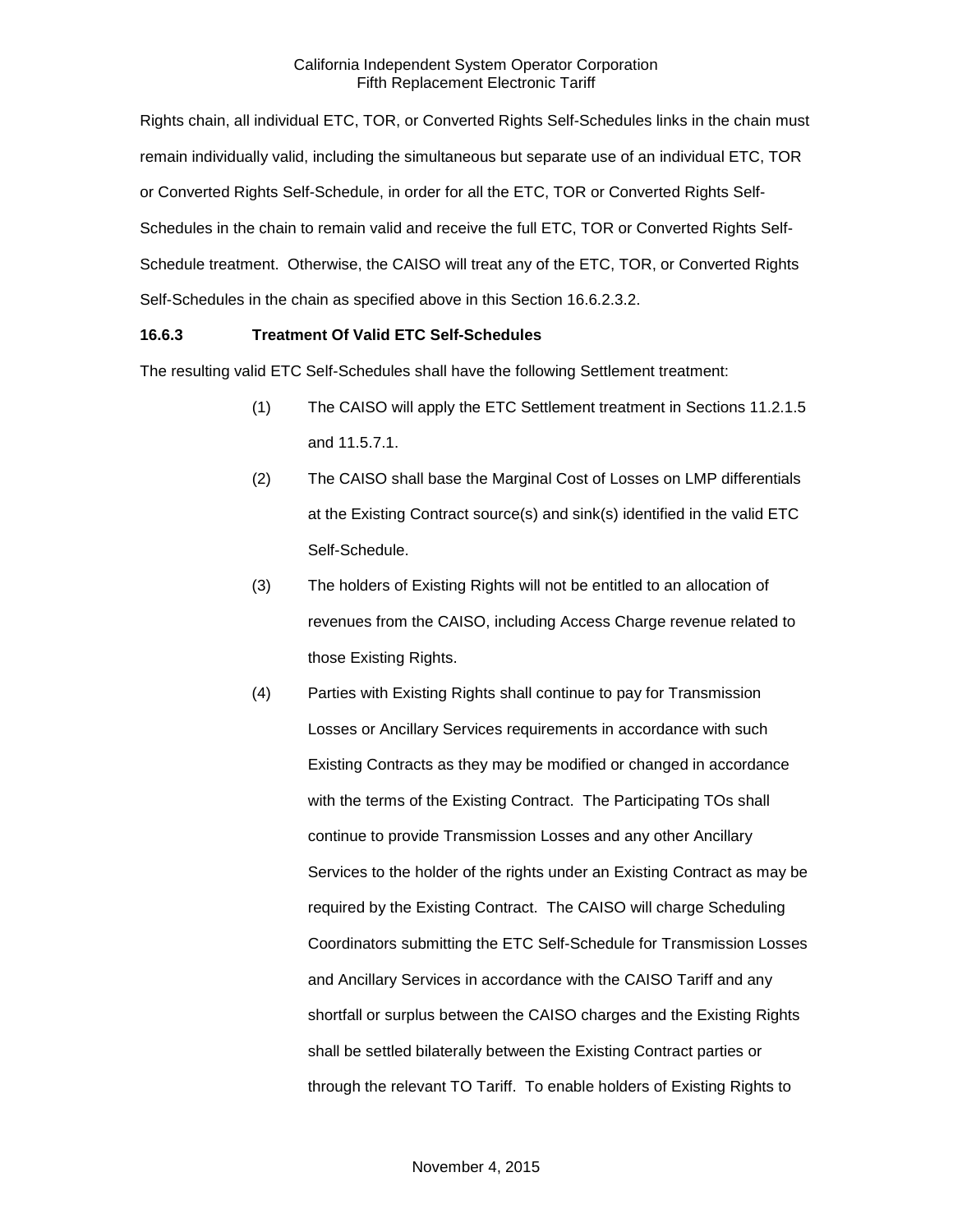determine whether the CAISO's calculations result in any associated shortfall or surplus and to enable the parties to the Existing Contracts to settle the differences bilaterally or through the relevant TO Tariff, the CAISO shall calculate and provide the Scheduling Coordinator's Settlements the amounts paid for the MCL for the amounts of MWh submitted with a valid ETC Self-Schedule. Each Participating TO will be responsible for recovering any deficits or crediting any surpluses associated with differences in Transmission Losses and Transmission Loss requirements and/or Ancillary Services requirements, through its bilateral arrangements or its Transmission Owner Tariff.

## <span id="page-15-0"></span>**16.6.4 Notification To SCs Of CAISO Determination**

After performing validation of the ETC Self-Schedule, and prior to taking any action pursuant to Section 16.6.2, the CAISO will make an automated validation notice available to the Scheduling Coordinator indicating whether the ETC Self-Schedule is valid or invalid. If an ETC Self-Schedule involves more than one Scheduling Coordinator, the complete validation of the chain of ETC Self-Schedules will occur when the last Scheduling Coordinator submits its ETC Self-Schedule. At that time, the CAISO will make an automated validation notice available to each Scheduling Coordinator registered as associated with the chain of ETC Self-Schedules. The CAISO can accommodate corrections submitted by a Scheduling Coordinator to an ETC Self-Schedule up to Market Close of the Day-Ahead Market as further described in the applicable Business Practice Manual.

<span id="page-15-1"></span>**16.7 [NOT USED]**

<span id="page-15-2"></span>**16.8 [NOT USED]**

<span id="page-15-3"></span>**16.9 The HASP**

## <span id="page-15-4"></span>**16.9.1 Scheduling Deadlines**

Those holders of Existing Rights who have Existing Rights as reflected in the TRTC Instructions that allow scheduling after the close of the Day-Ahead Market may submit ETC Self-Schedules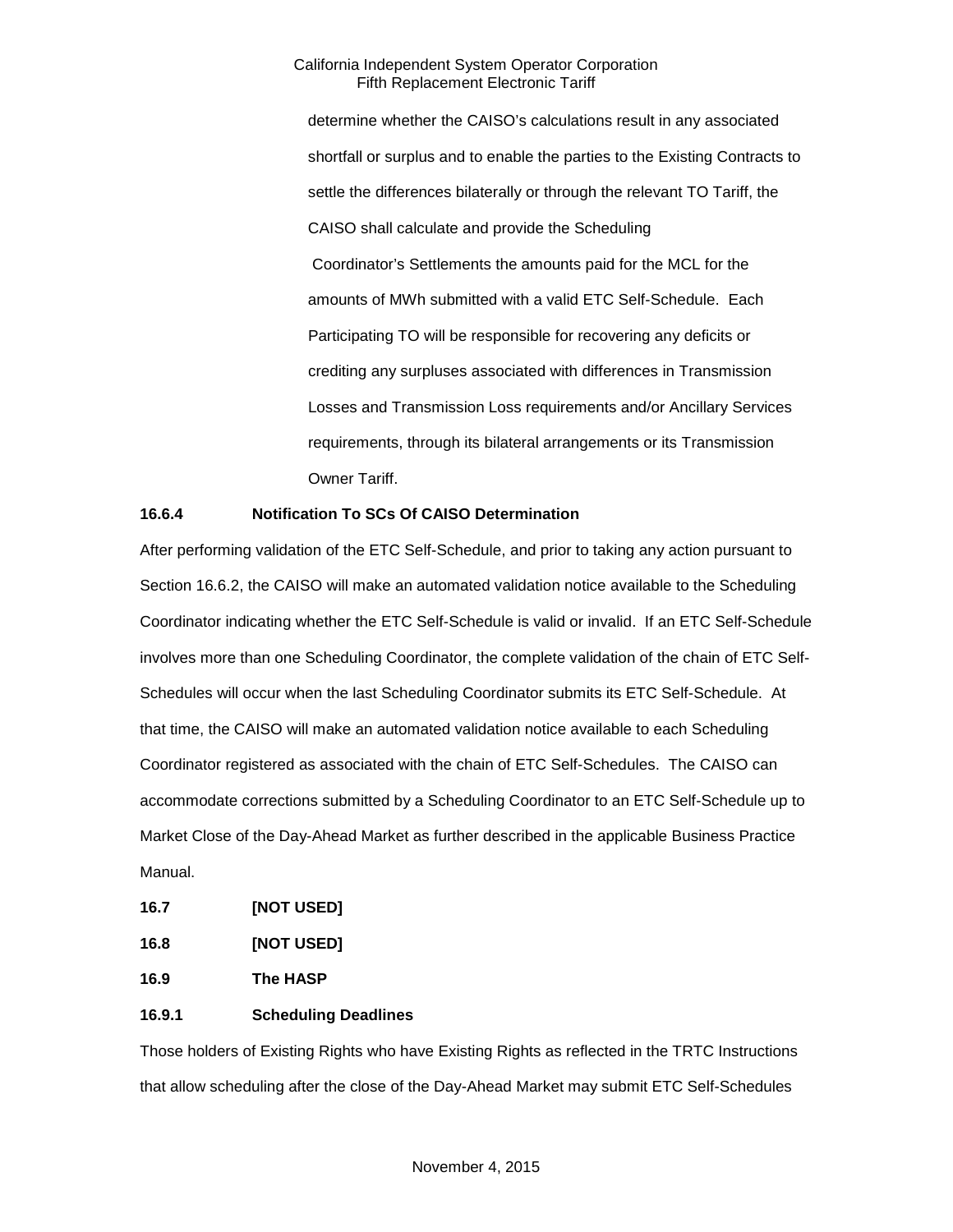for the use of those rights by the deadline for the Market Close for RTM. Submission of schedule changes beyond the Market Close for RTM that are permitted pursuant to the terms of the applicable ETC, shall not be deemed to be an unbalanced ETC Self-Schedule for the purposes of Settlement, consistent with the ETC and TOR Self-Schedule Settlement treatment described in Section 11.5.7.

## <span id="page-16-0"></span>**16.10 The CAISO'S Real-Time Process**

Consistent with this Section 16, the CAISO will honor those scheduling flexibilities that may be exercised by holders of Existing Rights through their respective Scheduling Coordinators during the CAISO's Real-Time Market to the extent that such flexibilities do not interfere with or jeopardize the safe and reliable operation of the CAISO Controlled Grid or Balancing Authority Area operations.

# <span id="page-16-1"></span>**16.11 Inter-Balancing Authority Area ETC Self-Schedule Bid Changes**

Changes to ETC Self-Schedules that occur during the CAISO's Real-Time Market that involve changes to CAISO Balancing Authority Area imports or exports with other Balancing Authority Areas (that is, inter-Balancing Authority Area changes to ETC Self-Schedules) will be allowed and will be recorded by the CAISO based upon notification received from the Scheduling Coordinator representing the holder of the Existing Rights. The Scheduling Coordinator representing the holder of the Existing Right must notify the CAISO of any such changes to external import/export in submitted ETC Self-Schedules. The Scheduling Coordinator representing the holder of the Existing Right must notify the CAISO of Real-Time Market changes to external import/export Interchange Schedules in submitted ETC Self-Schedules, by telephone. The timing and content of any such notification must be consistent with the TRTC Instructions previously submitted to the CAISO by the Responsible PTO. The CAISO will manually adjust or update the FMM Schedule for the Scheduling Coordinator to conform with the other Balancing Authority Area's net ETC Self-Schedule in Real-Time, and the notifying Scheduling Coordinator will be responsible for and manage any resulting Energy imbalance. These Imbalance Energy deviations will be priced and charged to the Scheduling Coordinator representing the holder of Existing Rights in accordance with the FMM LMP.